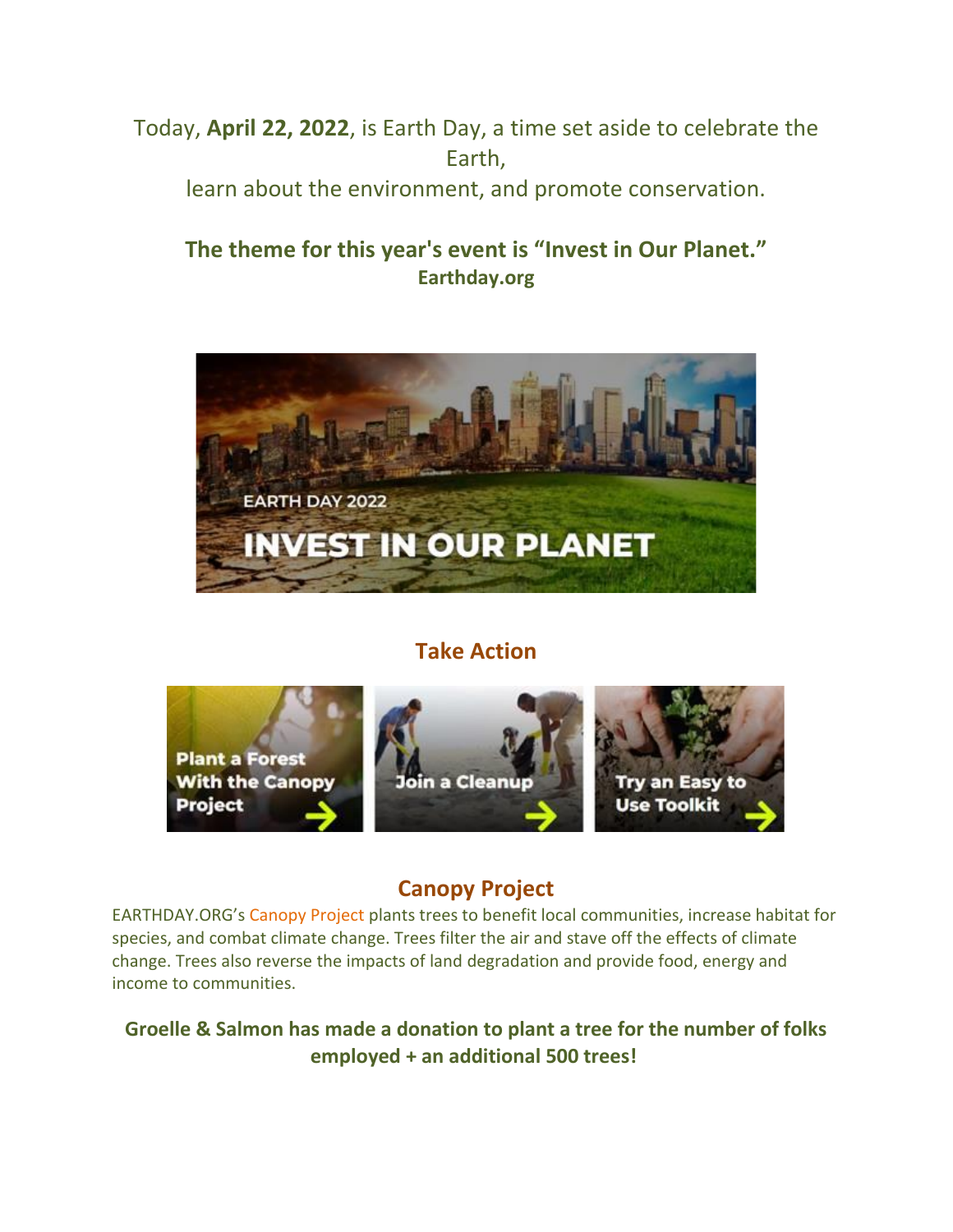## **Join a Cleanup**

Ready to take the first step in protecting our planet? There's no better way to contribute to a cleaner and healthier community than by volunteering to tackle out-of-control waste. Join your fellow community members as you work to throw away bad waste habits.

#### **Groelle & Salmon will be participating in a beach day cleanup with Loggerhead Marinelife Center –**

**if you're local and would like to join in, we'll be sending out the date soon!**



# **Disposable Plastics (Plastic Pollution Action Toolkit)**

## **Our goal for 2022 at Groelle & Salmon is reducing our plastic waste. Please send me your ideas for ways to make an impact in your office! Read below for facts from earthday.org about Plastic Pollution.**

#### **Earthday.org Disposable Plastic Facts:**

The billions upon billions of items of plastic waste choking our oceans, lakes, and rivers and piling up on land are more than unsightly and harmful to plants and wildlife.

The following 8 facts shed light on how plastic is proving dangerous to our planet, health, and wildlife. To learn more about the threat and impact of plastic pollution and get tips to reduce your plastic consumption, download Plastic Pollution Primer and Toolkit and use the Plastic Pollution Calculator today! (available at earthday.org/fact-sheet-how-much-disposable-plastic-we-use/ )

- 1. An estimated 583 billion plastic bottles were produced in 2021. That is 100 billion more than were produced just five years ago. $[1]$
- 2. This year, five trillion plastic bags will be used. That's 160,000 every second! $[2]$
- 3. Americans alone use half a billion drinking straws every day.  $[3]$
- 4. In 2017, packaging production constituted the highest-demanded use for plastic, with 146 million metric tons used.<sup>[\[4\]](https://www.statista.com/statistics/1134796/plastic-production-by-industrial-sector-worldwide/)</sup>
- 5. The amount of single-use plastics used globally has tripled since the start of the pandemic, with takeout orders driving the increase.<sup>[\[5\]](https://www.news4jax.com/news/local/2021/09/29/plastic-use-tripled-since-start-of-pandemic-takeout-waste-played-role/)</sup>
- 6. Each year, enough Bubble Wrap is created globally to cover the distance between the earth and the moon.<sup>[\[6\]](https://www.businesswaste.co.uk/bubble-wrap-recycling-and-disposal/)</sup>
- 7. In the U.S., we throw away more than 50 billion coffee cups every year. These are coated with plastic to laminate the inside and use plastic lids.<sup>[2]</sup>
- 8. Around the world, people litter more than 4.5 trillion cigarette butts every year.<sup>[\[8\]](https://medicine.uq.edu.au/article/2021/12/making-tobacco-industry-pay-cigarette-litter-could-stop-45-billion-butts-polluting-australian-environment)</sup>